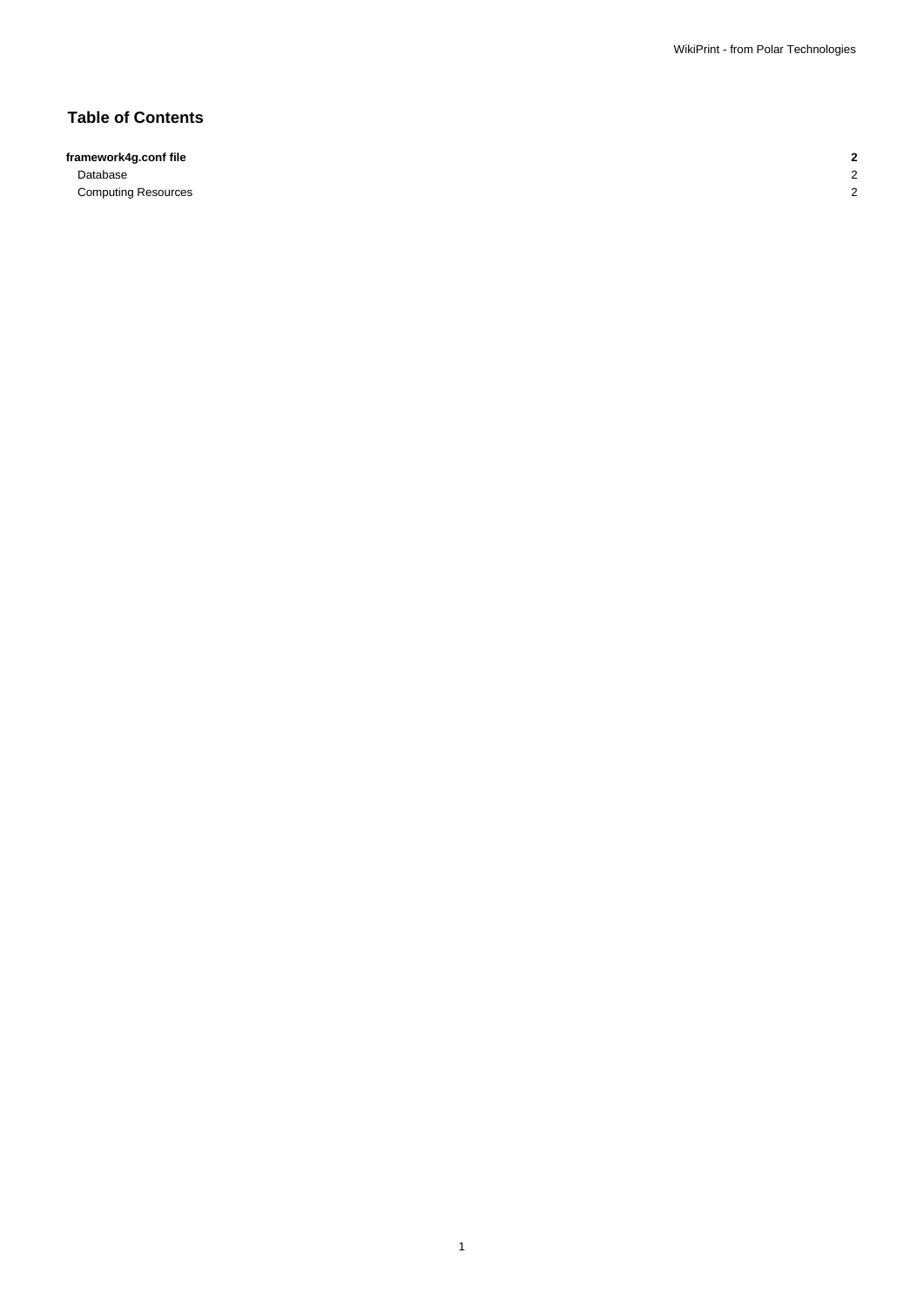# **framework4g.conf file**

The **framework4g.conf** file is read by **[wrf4g\\_framework](https://meteo.unican.es/trac/wiki/WRF4GCommandLineTools#wrf4g_framework)** to manage the WRF4G framework. It is located under \$WRF4G\_LOCATION/etc and has two sections, Database and Computing Resources.

#### **Database**

WRF4G uses a MySQL database in order to keep track of the experiments. For that reason, WRF4G provides a 5.5-x86\_64 distribution of MySQL under \$WRF4G\_LOCATION/opt/ directory. Also, you can use another MySQL changing **WRF4G\_DB\_LOCAL** variable.

You should modify the database password and WRF4G\_DB\_PASSWD variable after starting wrf4g\_framework. To do that, you can execute:

```
echo "SET PASSWORD FOR 'wrf4guser'@'%' = PASSWORD('newpassword');" | mysql -P 13306 -u wrf4guser -h
127.0.0.1 -p
```

```
[Database]
WRF4G_DB_LOCAL=1
WRF4G_DB_HOST=mycomputer
WRF4G_DB_PORT=13306
WRF4G_DB_USER="wrf4guser"
WRF4G_DB_PASSWD="Meteo2011"
WRF4G_DB_DATABASE="WRF4GDB"
```
# **WRF4G\_DB\_LOCAL**

0 indicates that you will use an external DB and the local database included in WRF4G distribution. If you want to use an external database, you will have to import **WRF4GDB?** table in your MySQL.

## **WRF4G\_DB\_HOST**

Computer where the DB is running. If WRF4G\_DB\_LOCAL=1, WRF4G\_DB\_HOST has to be the name of the computer where WRF4G is running.

### **WRF4G\_DB\_PORT**

Port where mysql DB is listening.

## **WRF4G\_DB\_USER** and **WRF4G\_DB\_PASSWD**

Credentials to access DB

# **WRF4G\_DB\_DATABASE**

Name of the WRF4G DB

## **Computing Resources**

WRF4G uses [DRM4G](https://meteo.unican.es/trac/wiki/DRM4G) in order to configure computing resources. Using that tool, users are able to access to different Distributed Resource Managements (DRM) such as:

- PBS/Torque
- **SGE**
- FORK
- LoadLeveler
- **SLURM**

```
[ComputingResources]
# Syntax
# '#' Comments
#
# This section contains one resource per line, with format:
#
# resource = attributes
# ... ...
# resource = attributes
#
# where:
#
```